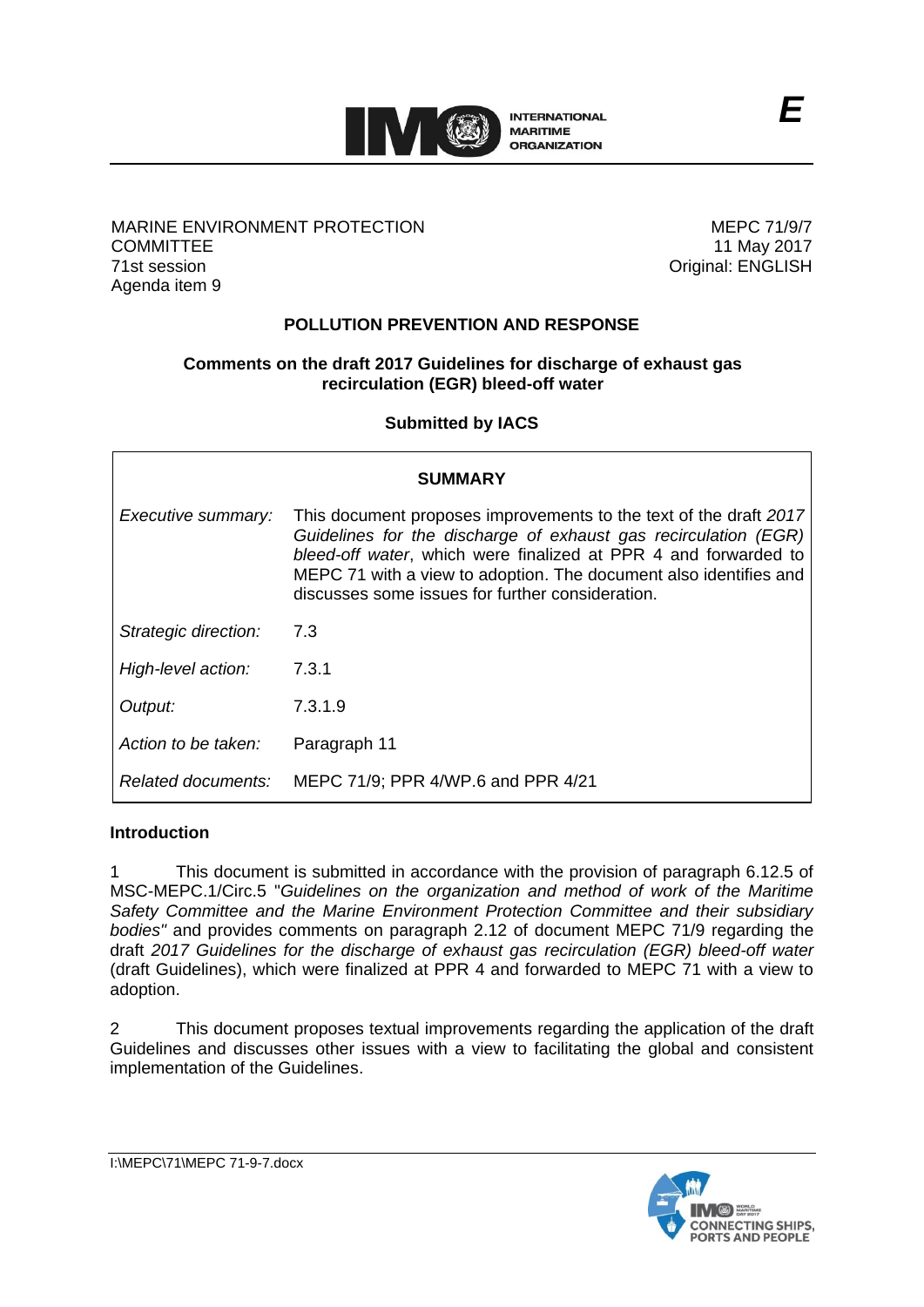### **Proposals**

3 IACS considers that the text of paragraph 1.1 should be clarified as follows, so as to accommodate the new Emission Control Areas (ECAs) in the Baltic Sea and North Sea, which are expected to have different "construction" application dates than for the North American ECA and the United States Caribbean Sea ECA (additions/deletions):

"1.1 Regulation 13.5.4 of MARPOL Annex VI requires marine diesel engines on ships constructed in 2016 and later to meet the Tier III  $NO<sub>x</sub>$  emission levels when operating in a  $NO<sub>x</sub>$  Emission Control Area in accordance with the provisions in paragraphs 5.1 and 5.2."

4 Recording requirements are specified in section 7 of the *2015 Guidelines for exhaust gas cleaning systems* (2015 EGCS Guidelines) (resolution MEPC.259(68)). However, such requirements are not mentioned in the *Revised Guidelines and Specifications for Pollution Prevention Equipment for Machinery Space Bilges of Ships* (resolution MEPC.107(49), as amended by resolution MEPC.285(70)). Consequently, the relevant description in paragraph 2.3.4 should be modified as shown below (additions/deletions):

"2.3.4 "EGR record book" means a record of the maintenance and servicing of the monitoring equipment required by these Guidelines. This may be met by following the relevant requirements of the EGCS Guidelines. or the *Revised Guidelines. and Specifications for Pollution Prevention Equipment for Machinery Space Bilges of Ships* (resolution MEPC.107(49)), as amended by resolution MEPC.285(70), as appropriate. This record would include the date, time, location and quantity of residues delivered ashore from the EGR water treatment system or may be recorded in the EGCS Record Book."

5 The manuals for exhaust gas recirculation (EGR) systems are not mentioned in the draft Guidelines. However, it is noted that equivalent manuals are defined and referred to in the 2015 EGCS Guidelines. IACS believes this omission in the draft Guidelines is an oversight that should be addressed before the text is adopted. The following definition of the term "manual for EGR bleed-off discharge system" is proposed as a new paragraph 2.3.5 of the draft Guidelines (additions/deletions):

2.3.5 "Manual for EGR bleed-off discharge system" means the manual containing the system description, discharge limits and the relevant items required for OMM in the EGCS Guidelines or the Revised Guidelines.

6 It is specified in paragraph 3.1.1 of the draft Guidelines that "… this discharge to the sea should be documented …". IACS considers that this provision needs further clarification, since the relevant documentation for EGCS and EGR bleed-off discharge systems are not identical. Therefore, IACS proposes the addition of a new paragraph 2.4 of the draft Guidelines as follows (additions/deletions):

# "**2.4 Required documents**

The EGR record book and manual for EGR bleed-off discharge system should be approved by the Administration. The following documents should be retained on board the ship as appropriate and should be available for surveys as required:

.1 manual for EGR bleed-off discharge system;